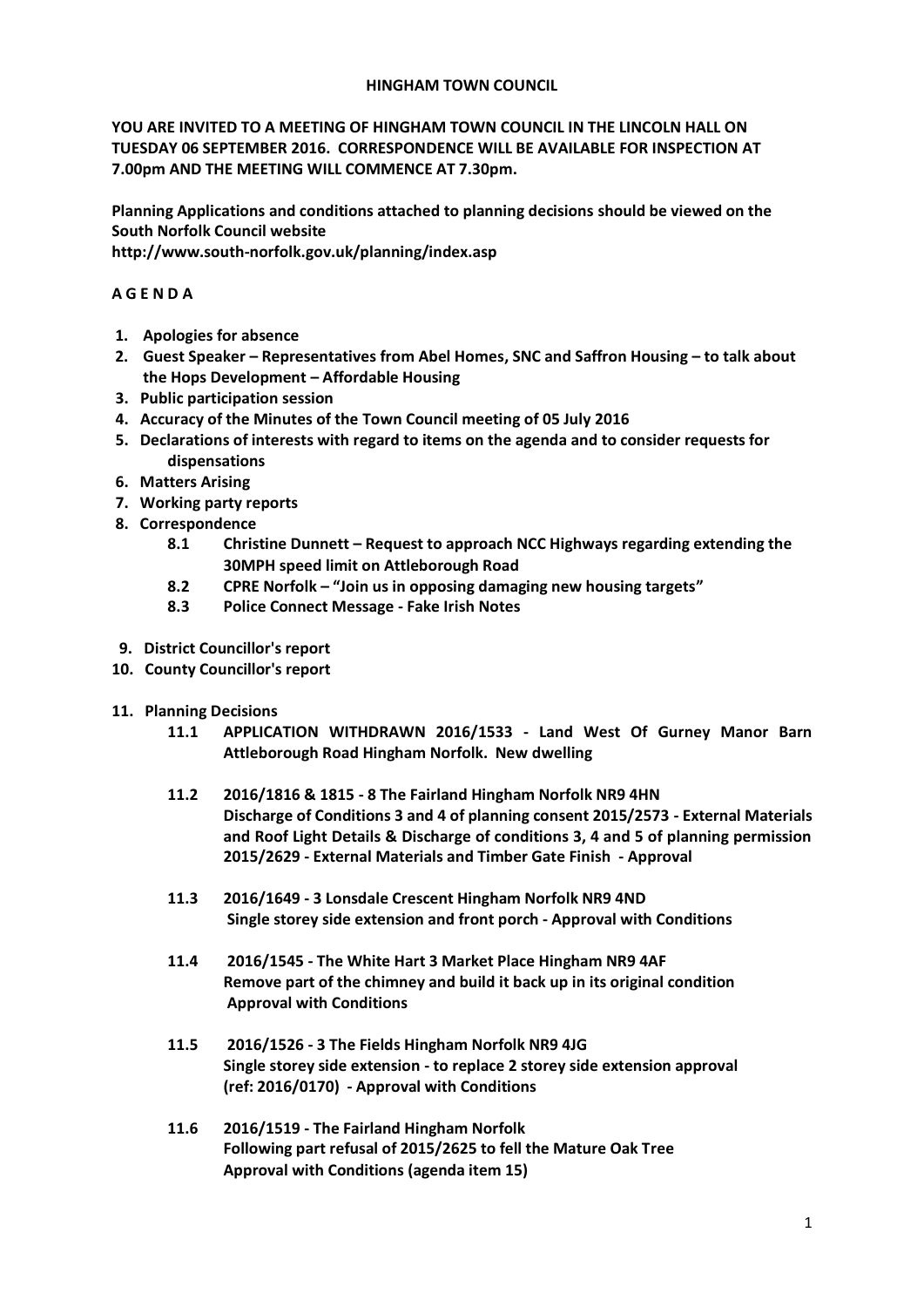- **11.7 2016/1226 & 2016/ 1227 31 Dereham Road Hingham NR9 4HH Renovation of original building with double and single storey extension following demolition of existing single storey extension with attached garage and workshop. Approval with Conditions**
- **12. Planning Applications** 
	- **12.1 2016/1923 – Location: 12 Primrose Road Hingham NR9 4HQ Proposal: Single storey rear and side extension**
	- **12.2 2016/1796 - HB Villages Developments Ltd and South Norfolk Development Location: 37 - 39 Hardingham Road Hingham Norfolk NR9 4LX Proposal: Part demolition and redevelopment of site for 17 one-bedroom specialised supported living apartments (Use Class C3) and Higher Complex Care and Autism accommodation comprising seven bedrooms and ancillary staff/communal areas (Use Class C2), together with car parking and amenity space.**
	- **12.3 2016/1893 – Location: 16 Hardingham Road Hingham Norfolk NR9 4LX Proposed single storey rear extension, extending 3.9m from the rear wall of the original dwelling house, with a maximum height of 3.229m and an eaves height of 2.3m**
- **13. To receive the good councillor guide**
- **14. To confirm attendance of a Councillor at the Greater Norwich Local Plan workshop (Sept.12th)**
- **15. To discuss the renewal of the Insurance Policy**
- **16. Update on the application to fell the Fairland Oak**
- **17. To discuss the response from PHS and the provision of sanitary bins in Public toilets**
- **18. Proposal to engage the services of the mole catcher to attend to the moles at the Cemetery**
- **19. To consider purchasing "No parking" signs for small greens on the Fairland**
- **20. To discuss Parish partnership funding/S106 and CIL funds**
- **21. Proposal to request NCC to provide (on road) Bus stop markings Norwich Street (o/s site of proposed Co-op)**
- **22. To discuss the Norfolk County Council proposal for Speed Management Measures at B1108 Church Street, Hingham.**
- **23. Request for the bench at the end of Ringers Lane to be moved on to Norwich Road ( by the bus stop)**
- **24. Comments requested regarding The White Hart – for "Community Assets" nomination by SNC**
- **25. Proposal to use a free Norfolk Parishes website in place of current paid for website**
- **26. To nominate a new Town Council representative on the Education Trust**
- **27. To decide whether to purchase a Christmas tree for the Market Place**
- **28. To Discuss the ROSPA skate park report**

### **FINANCE**

- **29. To agree terms of reference for the Finance Committee**
- **30. To complete and agree membership to the Finance Committee**

### **31. Accounts for Payment – Payments made in August 2016**

| D Ramm (wages £718.46, £9.45 mileage, £5.98 binbags, £7.80 cleaning<br>products) | £741.69 |
|----------------------------------------------------------------------------------|---------|
| A Doe (wages)                                                                    | £650.42 |
| <b>G Maltby (market advertising banner)</b>                                      | £57.86  |
| A Brown (Queens Birthday Cake)                                                   | £38.40  |
| K & M lighting                                                                   | £308.23 |